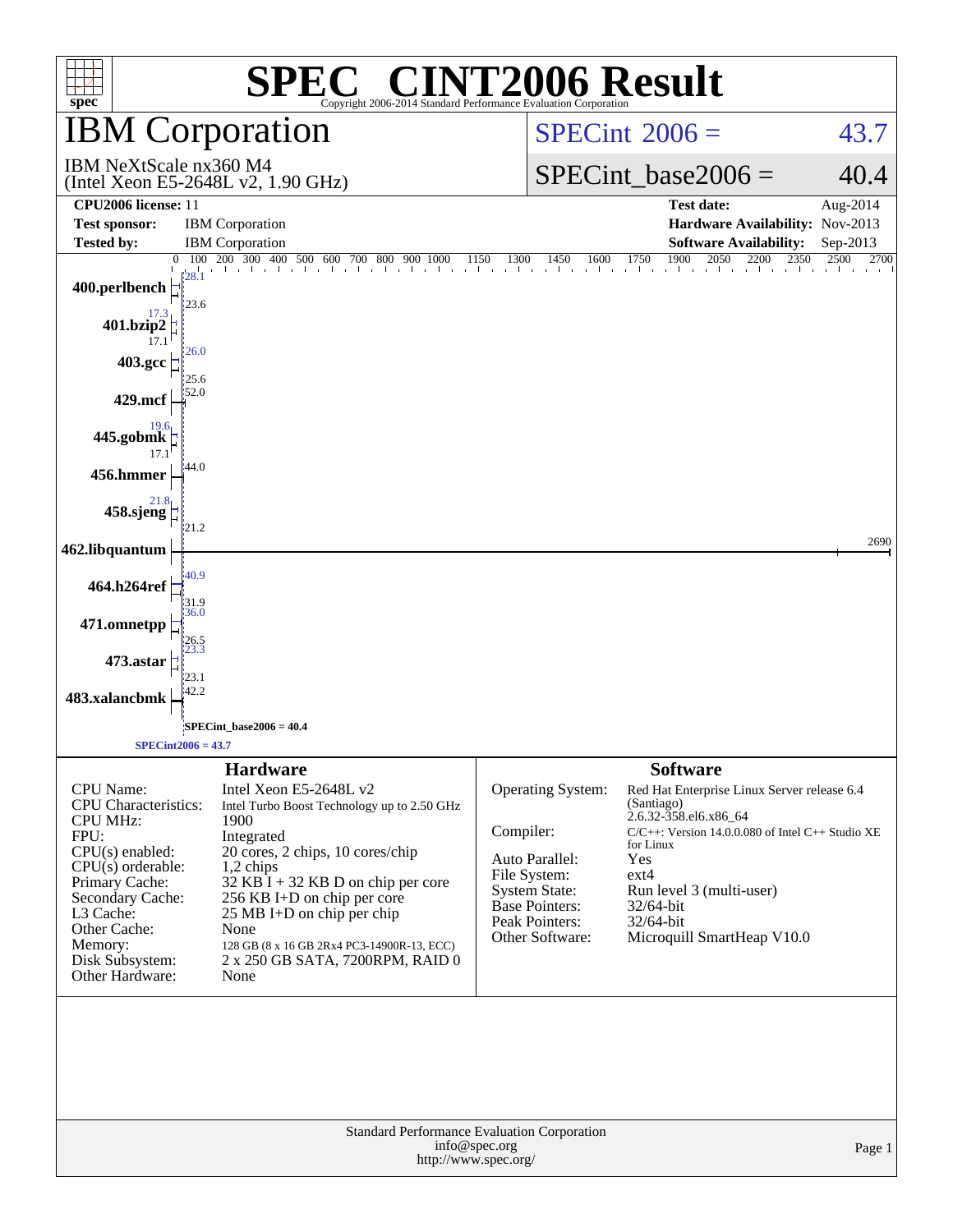

## IBM Corporation

### $SPECint2006 = 43.7$  $SPECint2006 = 43.7$

IBM NeXtScale nx360 M4

(Intel Xeon E5-2648L v2, 1.90 GHz)

SPECint base2006 =  $40.4$ 

**[CPU2006 license:](http://www.spec.org/auto/cpu2006/Docs/result-fields.html#CPU2006license)** 11 **[Test date:](http://www.spec.org/auto/cpu2006/Docs/result-fields.html#Testdate)** Aug-2014 **[Test sponsor:](http://www.spec.org/auto/cpu2006/Docs/result-fields.html#Testsponsor)** IBM Corporation **[Hardware Availability:](http://www.spec.org/auto/cpu2006/Docs/result-fields.html#HardwareAvailability)** Nov-2013 **[Tested by:](http://www.spec.org/auto/cpu2006/Docs/result-fields.html#Testedby)** IBM Corporation **[Software Availability:](http://www.spec.org/auto/cpu2006/Docs/result-fields.html#SoftwareAvailability)** Sep-2013

#### **[Results Table](http://www.spec.org/auto/cpu2006/Docs/result-fields.html#ResultsTable)**

|                    | <b>Base</b>                                                                                              |              |                |       |                |       |                | <b>Peak</b>  |                |              |                |              |  |
|--------------------|----------------------------------------------------------------------------------------------------------|--------------|----------------|-------|----------------|-------|----------------|--------------|----------------|--------------|----------------|--------------|--|
| <b>Benchmark</b>   | <b>Seconds</b>                                                                                           | <b>Ratio</b> | <b>Seconds</b> | Ratio | <b>Seconds</b> | Ratio | <b>Seconds</b> | <b>Ratio</b> | <b>Seconds</b> | <b>Ratio</b> | <b>Seconds</b> | <b>Ratio</b> |  |
| 400.perlbench      | 413                                                                                                      | 23.7         | 415            | 23.5  | 414            | 23.6  | 347            | 28.2         | 348            | 28.1         | 349            | 28.0         |  |
| 401.bzip2          | 564                                                                                                      | 17.1         | 564            | 17.1  | 564            | 17.1  | 556            | 17.3         | 556            | 17.3         | 556            | 17.3         |  |
| $403.\mathrm{gcc}$ | 315                                                                                                      | 25.6         | 315            | 25.6  | 315            | 25.5  | 309            | 26.0         | 309            | 26.1         | 309            | 26.0         |  |
| $429$ .mcf         | 177                                                                                                      | 51.5         | 175            | 52.0  | 175            | 52.0  | 177            | 51.5         | <u>175</u>     | 52.0         | 175            | 52.0         |  |
| $445$ .gobmk       | 615                                                                                                      | 17.1         | 615            | 17.0  | 615            | 17.1  | 535            | 19.6         | 534            | 19.6         | 534            | <u>19.6</u>  |  |
| $456.$ hmmer       | 212                                                                                                      | 44.1         | 212            | 44.0  | 216            | 43.2  | 212            | 44.1         | 212            | 44.0         | 216            | 43.2         |  |
| $458$ .sjeng       | 570                                                                                                      | 21.2         | 570            | 21.2  | 570            | 21.2  | 554            | 21.8         | 554            | 21.8         | 554            | 21.8         |  |
| 462.libquantum     | 8.31                                                                                                     | 2490         | 7.71           | 2690  | 7.71           | 2690  | 8.31           | 2490         | 7.71           | 2690         | 7.71           | 2690         |  |
| 464.h264ref        | 693                                                                                                      | 31.9         | 693            | 31.9  | 694            | 31.9  | 541            | 40.9         | 541            | 40.9         | 542            | 40.8         |  |
| 471.omnetpp        | 244                                                                                                      | 25.6         | 234            | 26.7  | 236            | 26.5  | 171            | 36.4         | 174            | 36.0         | 178            | 35.2         |  |
| 473.astar          | 303                                                                                                      | 23.2         | 303            | 23.1  | 304            | 23.1  | 300            | 23.4         | 302            | 23.3         | 302            | 23.3         |  |
| 483.xalancbmk      | 164                                                                                                      | 42.2         | 164            | 42.2  | 164            | 42.1  | 164            | 42.2         | 164            | 42.2         | 164            | 42.1         |  |
|                    | Results appear in the order in which they were run. Bold underlined text indicates a median measurement. |              |                |       |                |       |                |              |                |              |                |              |  |

#### **[Submit Notes](http://www.spec.org/auto/cpu2006/Docs/result-fields.html#SubmitNotes)**

The config file option 'submit' was used.

#### **[Operating System Notes](http://www.spec.org/auto/cpu2006/Docs/result-fields.html#OperatingSystemNotes)**

 Stack size set to unlimited using "ulimit -s unlimited" Zone reclaim mode enabled with: echo 1 > /proc/sys/vm/zone reclaim mode Intel Idle Driver disabled with the following Linux kernel parameter in /etc/grub.conf: intel\_idle.max\_cstate=0

#### **[Platform Notes](http://www.spec.org/auto/cpu2006/Docs/result-fields.html#PlatformNotes)**

 BIOS setting: Operating Mode set to Maximum Performance Hyper-Threading set to Disable Sysinfo program /home/SPECcpu-20140116-ic14.0/config/sysinfo.rev6818 \$Rev: 6818 \$ \$Date:: 2012-07-17 #\$ e86d102572650a6e4d596a3cee98f191 running on nx360M4 Thu Aug 28 10:05:50 2014

 This section contains SUT (System Under Test) info as seen by some common utilities. To remove or add to this section, see: <http://www.spec.org/cpu2006/Docs/config.html#sysinfo>

 From /proc/cpuinfo model name : Intel(R) Xeon(R) CPU E5-2648L v2 @ 1.90GHz 2 "physical id"s (chips) 20 "processors" Continued on next page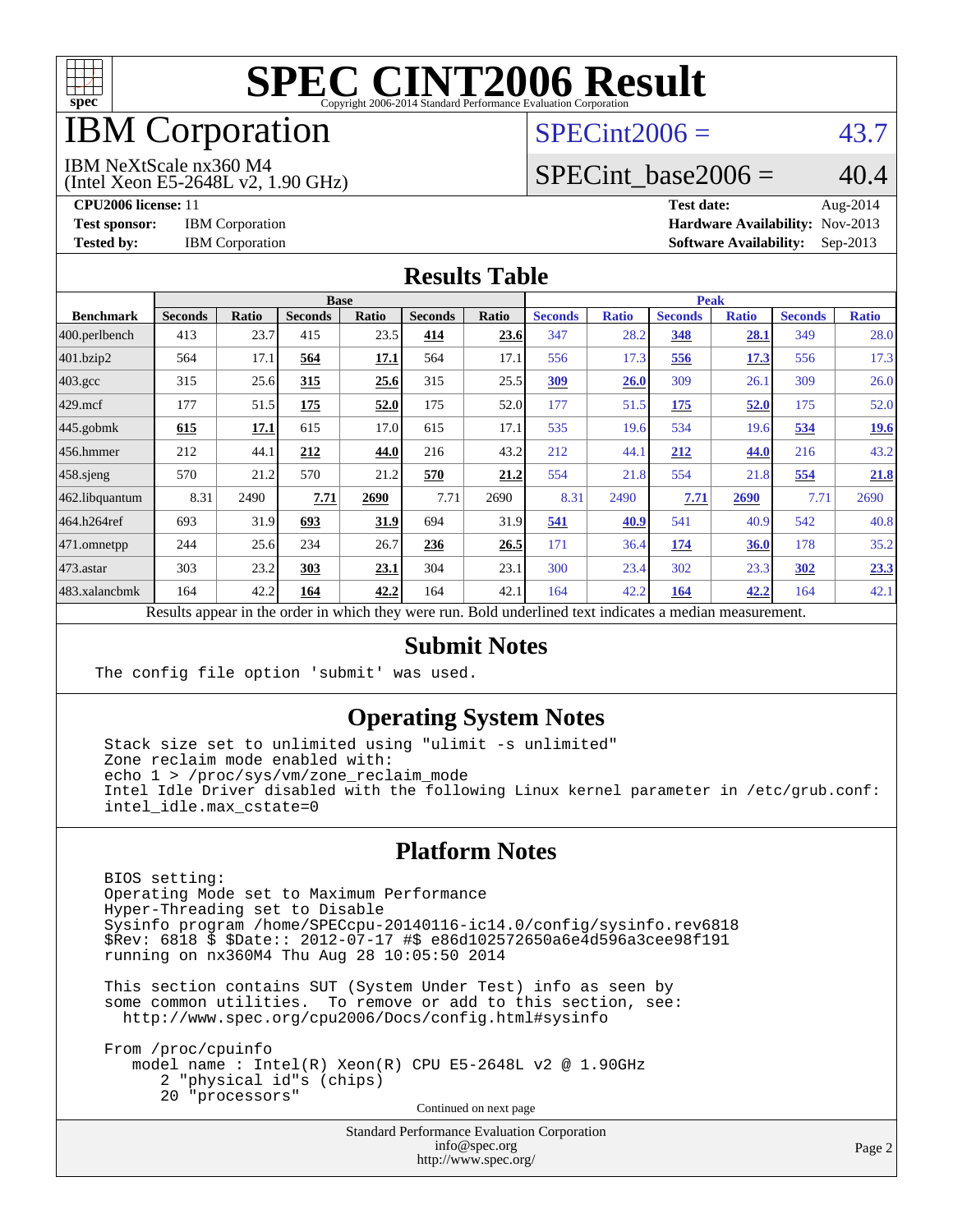

IBM Corporation

 $SPECint2006 = 43.7$  $SPECint2006 = 43.7$ 

(Intel Xeon E5-2648L v2, 1.90 GHz) IBM NeXtScale nx360 M4

SPECint base2006 =  $40.4$ 

**[Test sponsor:](http://www.spec.org/auto/cpu2006/Docs/result-fields.html#Testsponsor)** IBM Corporation **[Hardware Availability:](http://www.spec.org/auto/cpu2006/Docs/result-fields.html#HardwareAvailability)** Nov-2013

**[CPU2006 license:](http://www.spec.org/auto/cpu2006/Docs/result-fields.html#CPU2006license)** 11 **[Test date:](http://www.spec.org/auto/cpu2006/Docs/result-fields.html#Testdate)** Aug-2014 **[Tested by:](http://www.spec.org/auto/cpu2006/Docs/result-fields.html#Testedby)** IBM Corporation **[Software Availability:](http://www.spec.org/auto/cpu2006/Docs/result-fields.html#SoftwareAvailability)** Sep-2013

#### **[Platform Notes \(Continued\)](http://www.spec.org/auto/cpu2006/Docs/result-fields.html#PlatformNotes)**

 cores, siblings (Caution: counting these is hw and system dependent. The following excerpts from /proc/cpuinfo might not be reliable. Use with caution.) cpu cores : 10 siblings : 10 physical 0: cores 0 1 2 3 4 8 9 10 11 12 physical 1: cores 0 1 2 3 4 8 9 10 11 12 cache size : 25600 KB From /proc/meminfo<br>MemTotal: 132089628 kB HugePages\_Total: 0 Hugepagesize: 2048 kB /usr/bin/lsb\_release -d Red Hat Enterprise Linux Server release 6.4 (Santiago) From /etc/\*release\* /etc/\*version\* redhat-release: Red Hat Enterprise Linux Server release 6.4 (Santiago) system-release: Red Hat Enterprise Linux Server release 6.4 (Santiago) system-release-cpe: cpe:/o:redhat:enterprise\_linux:6server:ga:server uname -a: Linux nx360M4 2.6.32-358.el6.x86\_64 #1 SMP Tue Jan 29 11:47:41 EST 2013 x86\_64 x86\_64 x86\_64 GNU/Linux run-level 3 Aug 28 10:00 SPEC is set to: /home/SPECcpu-20140116-ic14.0 Filesystem Type Size Used Avail Use% Mounted on /dev/mapper/vg\_nx360m4-lv\_home 13G 370G 4% / home Additional information from dmidecode: BIOS IBM -[FHE107NUS-1.20]- 06/03/2014 Memory: 8x Samsung M393B2G70QH0-CMA 16 GB 1867 MHz 2 rank (End of data from sysinfo program)

#### **[General Notes](http://www.spec.org/auto/cpu2006/Docs/result-fields.html#GeneralNotes)**

Environment variables set by runspec before the start of the run: KMP  $AFFINITY = "granularity=fine, scatter"$ LD\_LIBRARY\_PATH = "/home/SPECcpu-20140116-ic14.0/libs/32:/home/SPECcpu-20140116-ic14.0/libs/64:/home/SPECcpu-20140116-ic14.0/sh" OMP NUM THREADS = "20" Binaries compiled on a system with 1x Core i7-860 CPU + 8GB memory using RedHat EL 6.4 Transparent Huge Pages enabled with: echo always > /sys/kernel/mm/redhat\_transparent\_hugepage/enabled Continued on next page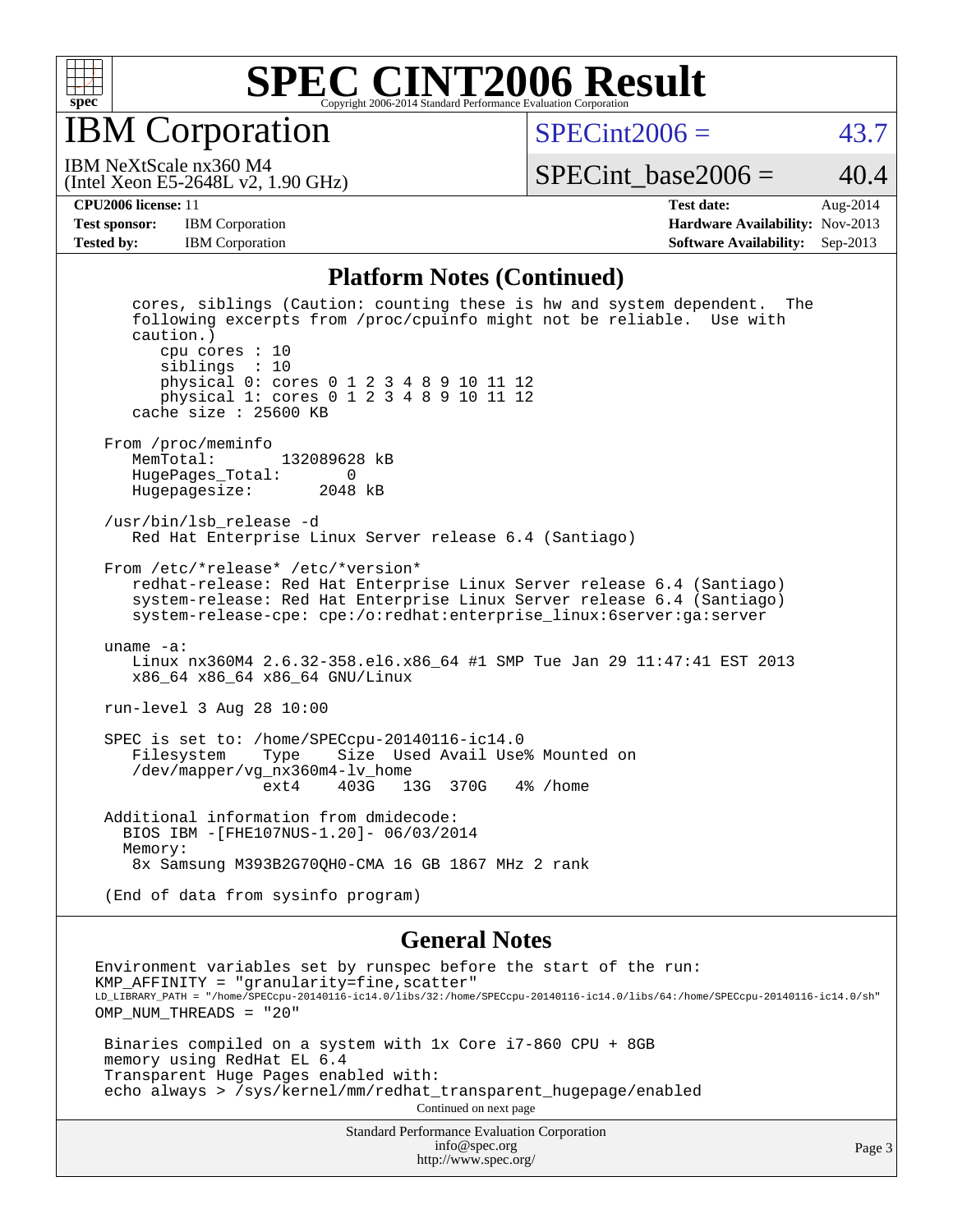

### IBM Corporation

 $SPECint2006 = 43.7$  $SPECint2006 = 43.7$ 

(Intel Xeon E5-2648L v2, 1.90 GHz) IBM NeXtScale nx360 M4

SPECint base2006 =  $40.4$ 

**[Test sponsor:](http://www.spec.org/auto/cpu2006/Docs/result-fields.html#Testsponsor)** IBM Corporation **[Hardware Availability:](http://www.spec.org/auto/cpu2006/Docs/result-fields.html#HardwareAvailability)** Nov-2013

**[CPU2006 license:](http://www.spec.org/auto/cpu2006/Docs/result-fields.html#CPU2006license)** 11 **[Test date:](http://www.spec.org/auto/cpu2006/Docs/result-fields.html#Testdate)** Aug-2014 **[Tested by:](http://www.spec.org/auto/cpu2006/Docs/result-fields.html#Testedby)** IBM Corporation **[Software Availability:](http://www.spec.org/auto/cpu2006/Docs/result-fields.html#SoftwareAvailability)** Sep-2013

#### **[General Notes \(Continued\)](http://www.spec.org/auto/cpu2006/Docs/result-fields.html#GeneralNotes)**

 runspec command invoked through numactl i.e.: numactl --interleave=all runspec <etc>

### **[Base Compiler Invocation](http://www.spec.org/auto/cpu2006/Docs/result-fields.html#BaseCompilerInvocation)**

[C benchmarks](http://www.spec.org/auto/cpu2006/Docs/result-fields.html#Cbenchmarks):  $inc - m64$ 

[C++ benchmarks:](http://www.spec.org/auto/cpu2006/Docs/result-fields.html#CXXbenchmarks) [icpc -m64](http://www.spec.org/cpu2006/results/res2014q3/cpu2006-20140901-31131.flags.html#user_CXXbase_intel_icpc_64bit_fc66a5337ce925472a5c54ad6a0de310)

**[Base Portability Flags](http://www.spec.org/auto/cpu2006/Docs/result-fields.html#BasePortabilityFlags)**

 400.perlbench: [-DSPEC\\_CPU\\_LP64](http://www.spec.org/cpu2006/results/res2014q3/cpu2006-20140901-31131.flags.html#b400.perlbench_basePORTABILITY_DSPEC_CPU_LP64) [-DSPEC\\_CPU\\_LINUX\\_X64](http://www.spec.org/cpu2006/results/res2014q3/cpu2006-20140901-31131.flags.html#b400.perlbench_baseCPORTABILITY_DSPEC_CPU_LINUX_X64) 401.bzip2: [-DSPEC\\_CPU\\_LP64](http://www.spec.org/cpu2006/results/res2014q3/cpu2006-20140901-31131.flags.html#suite_basePORTABILITY401_bzip2_DSPEC_CPU_LP64) 403.gcc: [-DSPEC\\_CPU\\_LP64](http://www.spec.org/cpu2006/results/res2014q3/cpu2006-20140901-31131.flags.html#suite_basePORTABILITY403_gcc_DSPEC_CPU_LP64) 429.mcf: [-DSPEC\\_CPU\\_LP64](http://www.spec.org/cpu2006/results/res2014q3/cpu2006-20140901-31131.flags.html#suite_basePORTABILITY429_mcf_DSPEC_CPU_LP64) 445.gobmk: [-DSPEC\\_CPU\\_LP64](http://www.spec.org/cpu2006/results/res2014q3/cpu2006-20140901-31131.flags.html#suite_basePORTABILITY445_gobmk_DSPEC_CPU_LP64) 456.hmmer: [-DSPEC\\_CPU\\_LP64](http://www.spec.org/cpu2006/results/res2014q3/cpu2006-20140901-31131.flags.html#suite_basePORTABILITY456_hmmer_DSPEC_CPU_LP64) 458.sjeng: [-DSPEC\\_CPU\\_LP64](http://www.spec.org/cpu2006/results/res2014q3/cpu2006-20140901-31131.flags.html#suite_basePORTABILITY458_sjeng_DSPEC_CPU_LP64) 462.libquantum: [-DSPEC\\_CPU\\_LP64](http://www.spec.org/cpu2006/results/res2014q3/cpu2006-20140901-31131.flags.html#suite_basePORTABILITY462_libquantum_DSPEC_CPU_LP64) [-DSPEC\\_CPU\\_LINUX](http://www.spec.org/cpu2006/results/res2014q3/cpu2006-20140901-31131.flags.html#b462.libquantum_baseCPORTABILITY_DSPEC_CPU_LINUX) 464.h264ref: [-DSPEC\\_CPU\\_LP64](http://www.spec.org/cpu2006/results/res2014q3/cpu2006-20140901-31131.flags.html#suite_basePORTABILITY464_h264ref_DSPEC_CPU_LP64) 471.omnetpp: [-DSPEC\\_CPU\\_LP64](http://www.spec.org/cpu2006/results/res2014q3/cpu2006-20140901-31131.flags.html#suite_basePORTABILITY471_omnetpp_DSPEC_CPU_LP64) 473.astar: [-DSPEC\\_CPU\\_LP64](http://www.spec.org/cpu2006/results/res2014q3/cpu2006-20140901-31131.flags.html#suite_basePORTABILITY473_astar_DSPEC_CPU_LP64) 483.xalancbmk: [-DSPEC\\_CPU\\_LP64](http://www.spec.org/cpu2006/results/res2014q3/cpu2006-20140901-31131.flags.html#suite_basePORTABILITY483_xalancbmk_DSPEC_CPU_LP64) [-DSPEC\\_CPU\\_LINUX](http://www.spec.org/cpu2006/results/res2014q3/cpu2006-20140901-31131.flags.html#b483.xalancbmk_baseCXXPORTABILITY_DSPEC_CPU_LINUX)

### **[Base Optimization Flags](http://www.spec.org/auto/cpu2006/Docs/result-fields.html#BaseOptimizationFlags)**

[C benchmarks](http://www.spec.org/auto/cpu2006/Docs/result-fields.html#Cbenchmarks):

[-xAVX](http://www.spec.org/cpu2006/results/res2014q3/cpu2006-20140901-31131.flags.html#user_CCbase_f-xAVX) [-ipo](http://www.spec.org/cpu2006/results/res2014q3/cpu2006-20140901-31131.flags.html#user_CCbase_f-ipo) [-O3](http://www.spec.org/cpu2006/results/res2014q3/cpu2006-20140901-31131.flags.html#user_CCbase_f-O3) [-no-prec-div](http://www.spec.org/cpu2006/results/res2014q3/cpu2006-20140901-31131.flags.html#user_CCbase_f-no-prec-div) [-parallel](http://www.spec.org/cpu2006/results/res2014q3/cpu2006-20140901-31131.flags.html#user_CCbase_f-parallel) [-opt-prefetch](http://www.spec.org/cpu2006/results/res2014q3/cpu2006-20140901-31131.flags.html#user_CCbase_f-opt-prefetch) [-auto-p32](http://www.spec.org/cpu2006/results/res2014q3/cpu2006-20140901-31131.flags.html#user_CCbase_f-auto-p32)

[C++ benchmarks:](http://www.spec.org/auto/cpu2006/Docs/result-fields.html#CXXbenchmarks)

[-xAVX](http://www.spec.org/cpu2006/results/res2014q3/cpu2006-20140901-31131.flags.html#user_CXXbase_f-xAVX) [-ipo](http://www.spec.org/cpu2006/results/res2014q3/cpu2006-20140901-31131.flags.html#user_CXXbase_f-ipo) [-O3](http://www.spec.org/cpu2006/results/res2014q3/cpu2006-20140901-31131.flags.html#user_CXXbase_f-O3) [-no-prec-div](http://www.spec.org/cpu2006/results/res2014q3/cpu2006-20140901-31131.flags.html#user_CXXbase_f-no-prec-div) [-opt-prefetch](http://www.spec.org/cpu2006/results/res2014q3/cpu2006-20140901-31131.flags.html#user_CXXbase_f-opt-prefetch) [-auto-p32](http://www.spec.org/cpu2006/results/res2014q3/cpu2006-20140901-31131.flags.html#user_CXXbase_f-auto-p32) [-Wl,-z,muldefs](http://www.spec.org/cpu2006/results/res2014q3/cpu2006-20140901-31131.flags.html#user_CXXbase_link_force_multiple1_74079c344b956b9658436fd1b6dd3a8a) [-L/sh -lsmartheap64](http://www.spec.org/cpu2006/results/res2014q3/cpu2006-20140901-31131.flags.html#user_CXXbase_SmartHeap64_ed4ef857ce90951921efb0d91eb88472)

### **[Base Other Flags](http://www.spec.org/auto/cpu2006/Docs/result-fields.html#BaseOtherFlags)**

[C benchmarks](http://www.spec.org/auto/cpu2006/Docs/result-fields.html#Cbenchmarks):

403.gcc: [-Dalloca=\\_alloca](http://www.spec.org/cpu2006/results/res2014q3/cpu2006-20140901-31131.flags.html#b403.gcc_baseEXTRA_CFLAGS_Dalloca_be3056838c12de2578596ca5467af7f3)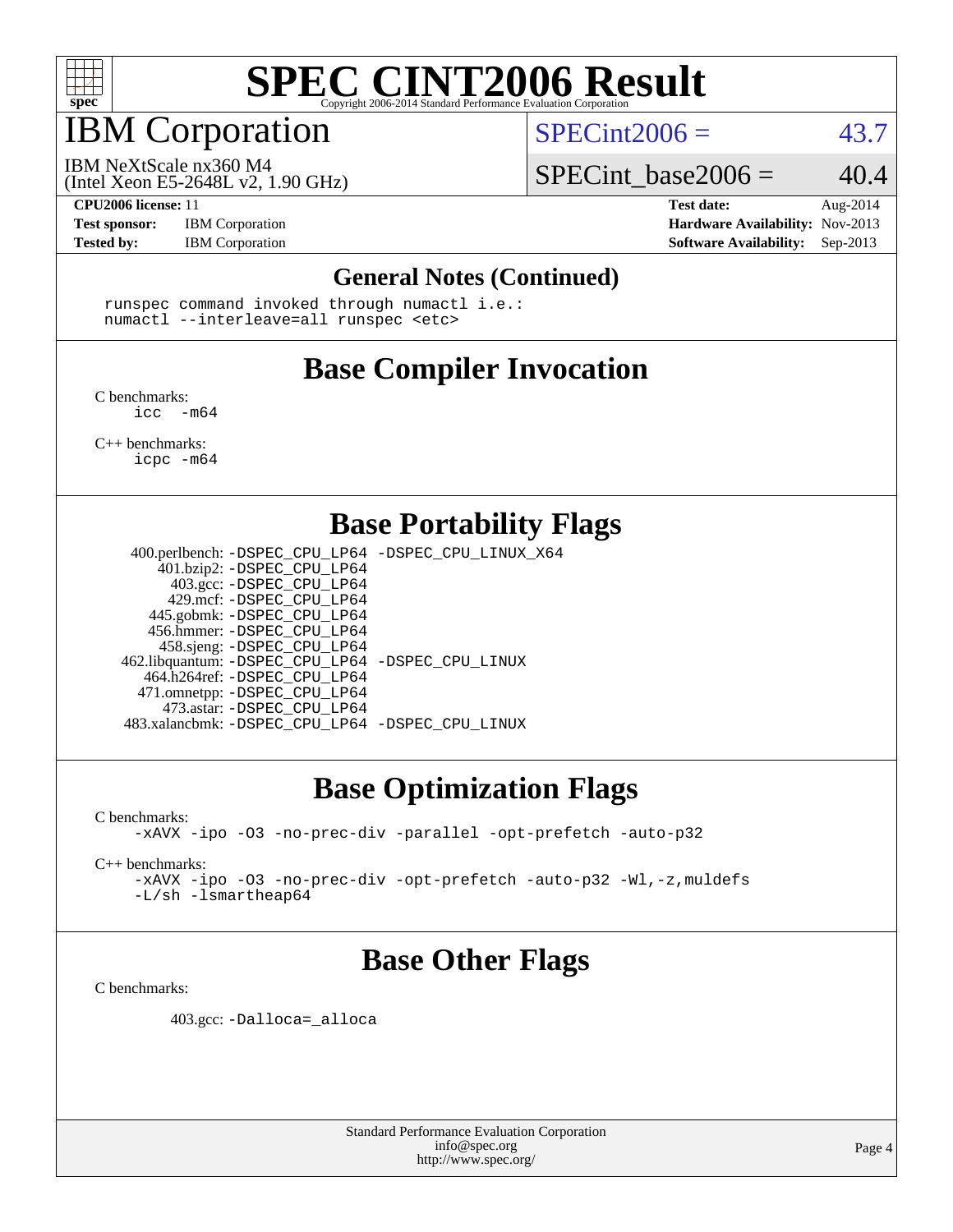

IBM Corporation

 $SPECint2006 = 43.7$  $SPECint2006 = 43.7$ 

(Intel Xeon E5-2648L v2, 1.90 GHz) IBM NeXtScale nx360 M4

SPECint base2006 =  $40.4$ 

| <b>Test sponsor:</b> | <b>IBM</b> Corporation |
|----------------------|------------------------|
| <b>Tested by:</b>    | <b>IBM</b> Corporation |

**[CPU2006 license:](http://www.spec.org/auto/cpu2006/Docs/result-fields.html#CPU2006license)** 11 **[Test date:](http://www.spec.org/auto/cpu2006/Docs/result-fields.html#Testdate)** Aug-2014 **[Hardware Availability:](http://www.spec.org/auto/cpu2006/Docs/result-fields.html#HardwareAvailability)** Nov-2013 **[Software Availability:](http://www.spec.org/auto/cpu2006/Docs/result-fields.html#SoftwareAvailability)** Sep-2013

## **[Peak Compiler Invocation](http://www.spec.org/auto/cpu2006/Docs/result-fields.html#PeakCompilerInvocation)**

[C benchmarks \(except as noted below\)](http://www.spec.org/auto/cpu2006/Docs/result-fields.html#Cbenchmarksexceptasnotedbelow): [icc -m64](http://www.spec.org/cpu2006/results/res2014q3/cpu2006-20140901-31131.flags.html#user_CCpeak_intel_icc_64bit_f346026e86af2a669e726fe758c88044)

400.perlbench: [icc -m32](http://www.spec.org/cpu2006/results/res2014q3/cpu2006-20140901-31131.flags.html#user_peakCCLD400_perlbench_intel_icc_a6a621f8d50482236b970c6ac5f55f93)

445.gobmk: [icc -m32](http://www.spec.org/cpu2006/results/res2014q3/cpu2006-20140901-31131.flags.html#user_peakCCLD445_gobmk_intel_icc_a6a621f8d50482236b970c6ac5f55f93)

464.h264ref: [icc -m32](http://www.spec.org/cpu2006/results/res2014q3/cpu2006-20140901-31131.flags.html#user_peakCCLD464_h264ref_intel_icc_a6a621f8d50482236b970c6ac5f55f93)

[C++ benchmarks \(except as noted below\):](http://www.spec.org/auto/cpu2006/Docs/result-fields.html#CXXbenchmarksexceptasnotedbelow) [icpc -m64](http://www.spec.org/cpu2006/results/res2014q3/cpu2006-20140901-31131.flags.html#user_CXXpeak_intel_icpc_64bit_fc66a5337ce925472a5c54ad6a0de310)

471.omnetpp: [icpc -m32](http://www.spec.org/cpu2006/results/res2014q3/cpu2006-20140901-31131.flags.html#user_peakCXXLD471_omnetpp_intel_icpc_4e5a5ef1a53fd332b3c49e69c3330699)

### **[Peak Portability Flags](http://www.spec.org/auto/cpu2006/Docs/result-fields.html#PeakPortabilityFlags)**

 400.perlbench: [-DSPEC\\_CPU\\_LINUX\\_IA32](http://www.spec.org/cpu2006/results/res2014q3/cpu2006-20140901-31131.flags.html#b400.perlbench_peakCPORTABILITY_DSPEC_CPU_LINUX_IA32) 401.bzip2: [-DSPEC\\_CPU\\_LP64](http://www.spec.org/cpu2006/results/res2014q3/cpu2006-20140901-31131.flags.html#suite_peakPORTABILITY401_bzip2_DSPEC_CPU_LP64) 403.gcc: [-DSPEC\\_CPU\\_LP64](http://www.spec.org/cpu2006/results/res2014q3/cpu2006-20140901-31131.flags.html#suite_peakPORTABILITY403_gcc_DSPEC_CPU_LP64) 429.mcf: [-DSPEC\\_CPU\\_LP64](http://www.spec.org/cpu2006/results/res2014q3/cpu2006-20140901-31131.flags.html#suite_peakPORTABILITY429_mcf_DSPEC_CPU_LP64) 456.hmmer: [-DSPEC\\_CPU\\_LP64](http://www.spec.org/cpu2006/results/res2014q3/cpu2006-20140901-31131.flags.html#suite_peakPORTABILITY456_hmmer_DSPEC_CPU_LP64) 458.sjeng: [-DSPEC\\_CPU\\_LP64](http://www.spec.org/cpu2006/results/res2014q3/cpu2006-20140901-31131.flags.html#suite_peakPORTABILITY458_sjeng_DSPEC_CPU_LP64) 462.libquantum: [-DSPEC\\_CPU\\_LP64](http://www.spec.org/cpu2006/results/res2014q3/cpu2006-20140901-31131.flags.html#suite_peakPORTABILITY462_libquantum_DSPEC_CPU_LP64) [-DSPEC\\_CPU\\_LINUX](http://www.spec.org/cpu2006/results/res2014q3/cpu2006-20140901-31131.flags.html#b462.libquantum_peakCPORTABILITY_DSPEC_CPU_LINUX) 473.astar: [-DSPEC\\_CPU\\_LP64](http://www.spec.org/cpu2006/results/res2014q3/cpu2006-20140901-31131.flags.html#suite_peakPORTABILITY473_astar_DSPEC_CPU_LP64) 483.xalancbmk: [-DSPEC\\_CPU\\_LP64](http://www.spec.org/cpu2006/results/res2014q3/cpu2006-20140901-31131.flags.html#suite_peakPORTABILITY483_xalancbmk_DSPEC_CPU_LP64) [-DSPEC\\_CPU\\_LINUX](http://www.spec.org/cpu2006/results/res2014q3/cpu2006-20140901-31131.flags.html#b483.xalancbmk_peakCXXPORTABILITY_DSPEC_CPU_LINUX)

## **[Peak Optimization Flags](http://www.spec.org/auto/cpu2006/Docs/result-fields.html#PeakOptimizationFlags)**

[C benchmarks](http://www.spec.org/auto/cpu2006/Docs/result-fields.html#Cbenchmarks):

 400.perlbench: [-xAVX](http://www.spec.org/cpu2006/results/res2014q3/cpu2006-20140901-31131.flags.html#user_peakPASS2_CFLAGSPASS2_LDCFLAGS400_perlbench_f-xAVX)(pass 2) [-prof-gen](http://www.spec.org/cpu2006/results/res2014q3/cpu2006-20140901-31131.flags.html#user_peakPASS1_CFLAGSPASS1_LDCFLAGS400_perlbench_prof_gen_e43856698f6ca7b7e442dfd80e94a8fc)(pass 1) [-ipo](http://www.spec.org/cpu2006/results/res2014q3/cpu2006-20140901-31131.flags.html#user_peakPASS2_CFLAGSPASS2_LDCFLAGS400_perlbench_f-ipo)(pass 2) [-O3](http://www.spec.org/cpu2006/results/res2014q3/cpu2006-20140901-31131.flags.html#user_peakPASS2_CFLAGSPASS2_LDCFLAGS400_perlbench_f-O3)(pass 2) [-no-prec-div](http://www.spec.org/cpu2006/results/res2014q3/cpu2006-20140901-31131.flags.html#user_peakPASS2_CFLAGSPASS2_LDCFLAGS400_perlbench_f-no-prec-div)(pass 2) [-prof-use](http://www.spec.org/cpu2006/results/res2014q3/cpu2006-20140901-31131.flags.html#user_peakPASS2_CFLAGSPASS2_LDCFLAGS400_perlbench_prof_use_bccf7792157ff70d64e32fe3e1250b55)(pass 2) [-opt-prefetch](http://www.spec.org/cpu2006/results/res2014q3/cpu2006-20140901-31131.flags.html#user_peakCOPTIMIZE400_perlbench_f-opt-prefetch) [-ansi-alias](http://www.spec.org/cpu2006/results/res2014q3/cpu2006-20140901-31131.flags.html#user_peakCOPTIMIZE400_perlbench_f-ansi-alias) 401.bzip2: [-xAVX](http://www.spec.org/cpu2006/results/res2014q3/cpu2006-20140901-31131.flags.html#user_peakPASS2_CFLAGSPASS2_LDCFLAGS401_bzip2_f-xAVX)(pass 2) [-prof-gen](http://www.spec.org/cpu2006/results/res2014q3/cpu2006-20140901-31131.flags.html#user_peakPASS1_CFLAGSPASS1_LDCFLAGS401_bzip2_prof_gen_e43856698f6ca7b7e442dfd80e94a8fc)(pass 1) [-ipo](http://www.spec.org/cpu2006/results/res2014q3/cpu2006-20140901-31131.flags.html#user_peakPASS2_CFLAGSPASS2_LDCFLAGS401_bzip2_f-ipo)(pass 2) [-O3](http://www.spec.org/cpu2006/results/res2014q3/cpu2006-20140901-31131.flags.html#user_peakPASS2_CFLAGSPASS2_LDCFLAGS401_bzip2_f-O3)(pass 2) [-no-prec-div](http://www.spec.org/cpu2006/results/res2014q3/cpu2006-20140901-31131.flags.html#user_peakCOPTIMIZEPASS2_CFLAGSPASS2_LDCFLAGS401_bzip2_f-no-prec-div) [-prof-use](http://www.spec.org/cpu2006/results/res2014q3/cpu2006-20140901-31131.flags.html#user_peakPASS2_CFLAGSPASS2_LDCFLAGS401_bzip2_prof_use_bccf7792157ff70d64e32fe3e1250b55)(pass 2) [-auto-ilp32](http://www.spec.org/cpu2006/results/res2014q3/cpu2006-20140901-31131.flags.html#user_peakCOPTIMIZE401_bzip2_f-auto-ilp32) [-opt-prefetch](http://www.spec.org/cpu2006/results/res2014q3/cpu2006-20140901-31131.flags.html#user_peakCOPTIMIZE401_bzip2_f-opt-prefetch) [-ansi-alias](http://www.spec.org/cpu2006/results/res2014q3/cpu2006-20140901-31131.flags.html#user_peakCOPTIMIZE401_bzip2_f-ansi-alias) 403.gcc: [-xAVX](http://www.spec.org/cpu2006/results/res2014q3/cpu2006-20140901-31131.flags.html#user_peakCOPTIMIZE403_gcc_f-xAVX) [-ipo](http://www.spec.org/cpu2006/results/res2014q3/cpu2006-20140901-31131.flags.html#user_peakCOPTIMIZE403_gcc_f-ipo) [-O3](http://www.spec.org/cpu2006/results/res2014q3/cpu2006-20140901-31131.flags.html#user_peakCOPTIMIZE403_gcc_f-O3) [-no-prec-div](http://www.spec.org/cpu2006/results/res2014q3/cpu2006-20140901-31131.flags.html#user_peakCOPTIMIZE403_gcc_f-no-prec-div) [-inline-calloc](http://www.spec.org/cpu2006/results/res2014q3/cpu2006-20140901-31131.flags.html#user_peakCOPTIMIZE403_gcc_f-inline-calloc)

[-opt-malloc-options=3](http://www.spec.org/cpu2006/results/res2014q3/cpu2006-20140901-31131.flags.html#user_peakCOPTIMIZE403_gcc_f-opt-malloc-options_13ab9b803cf986b4ee62f0a5998c2238) [-auto-ilp32](http://www.spec.org/cpu2006/results/res2014q3/cpu2006-20140901-31131.flags.html#user_peakCOPTIMIZE403_gcc_f-auto-ilp32)

 $429$ .mcf: basepeak = yes

 445.gobmk: [-xAVX](http://www.spec.org/cpu2006/results/res2014q3/cpu2006-20140901-31131.flags.html#user_peakPASS2_CFLAGSPASS2_LDCFLAGS445_gobmk_f-xAVX)(pass 2) [-prof-gen](http://www.spec.org/cpu2006/results/res2014q3/cpu2006-20140901-31131.flags.html#user_peakPASS1_CFLAGSPASS1_LDCFLAGS445_gobmk_prof_gen_e43856698f6ca7b7e442dfd80e94a8fc)(pass 1) [-prof-use](http://www.spec.org/cpu2006/results/res2014q3/cpu2006-20140901-31131.flags.html#user_peakPASS2_CFLAGSPASS2_LDCFLAGS445_gobmk_prof_use_bccf7792157ff70d64e32fe3e1250b55)(pass 2) [-ansi-alias](http://www.spec.org/cpu2006/results/res2014q3/cpu2006-20140901-31131.flags.html#user_peakCOPTIMIZE445_gobmk_f-ansi-alias)

Continued on next page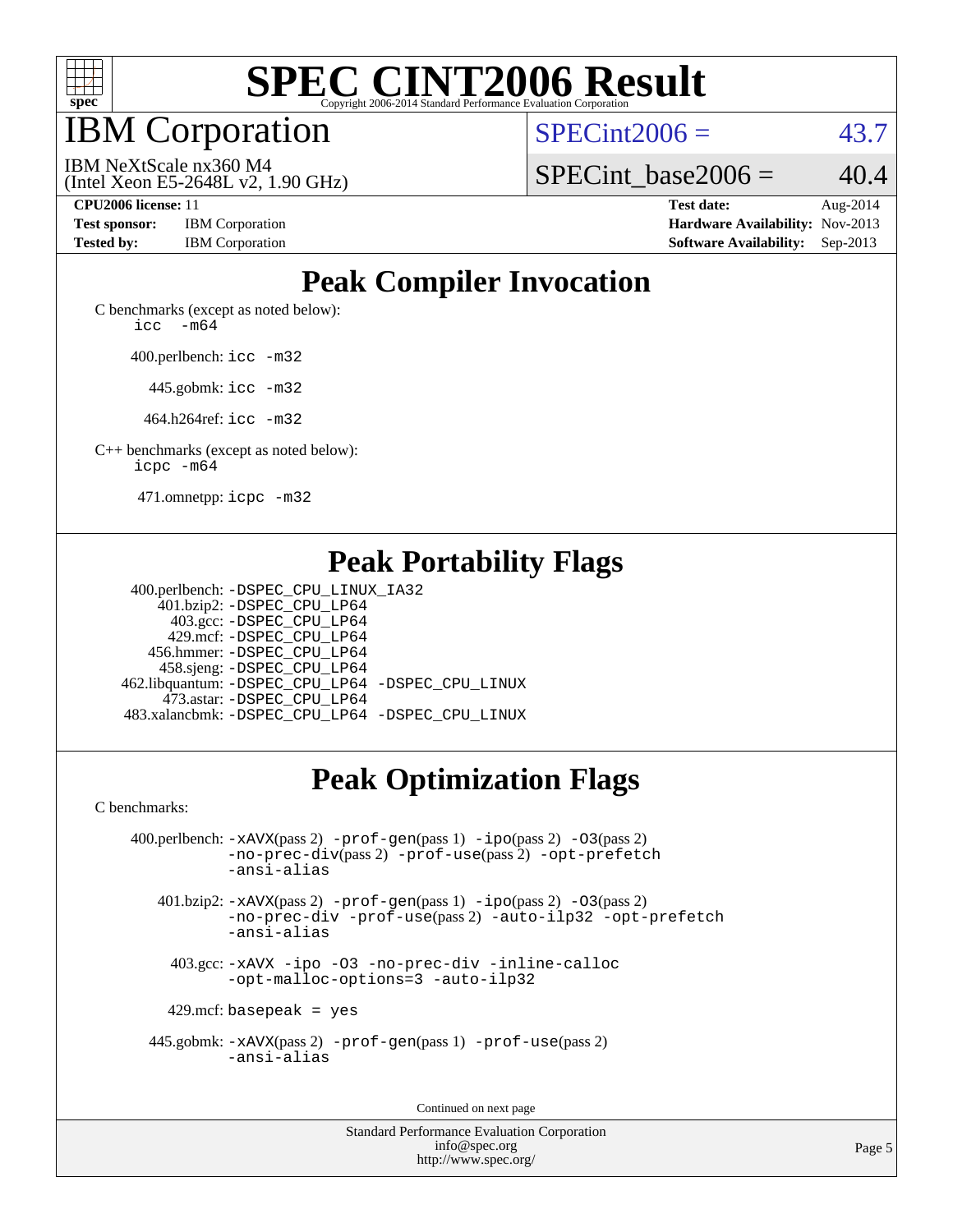

IBM Corporation

 $SPECint2006 = 43.7$  $SPECint2006 = 43.7$ 

(Intel Xeon E5-2648L v2, 1.90 GHz) IBM NeXtScale nx360 M4

SPECint base2006 =  $40.4$ 

[Tested by:](http://www.spec.org/auto/cpu2006/Docs/result-fields.html#Testedby) IBM Corporation **[Software Availability:](http://www.spec.org/auto/cpu2006/Docs/result-fields.html#SoftwareAvailability)** Sep-2013

**[CPU2006 license:](http://www.spec.org/auto/cpu2006/Docs/result-fields.html#CPU2006license)** 11 **[Test date:](http://www.spec.org/auto/cpu2006/Docs/result-fields.html#Testdate)** Aug-2014 **[Test sponsor:](http://www.spec.org/auto/cpu2006/Docs/result-fields.html#Testsponsor)** IBM Corporation **[Hardware Availability:](http://www.spec.org/auto/cpu2006/Docs/result-fields.html#HardwareAvailability)** Nov-2013

# **[Peak Optimization Flags \(Continued\)](http://www.spec.org/auto/cpu2006/Docs/result-fields.html#PeakOptimizationFlags)**

456.hmmer: basepeak = yes

 458.sjeng: [-xAVX](http://www.spec.org/cpu2006/results/res2014q3/cpu2006-20140901-31131.flags.html#user_peakPASS2_CFLAGSPASS2_LDCFLAGS458_sjeng_f-xAVX)(pass 2) [-prof-gen](http://www.spec.org/cpu2006/results/res2014q3/cpu2006-20140901-31131.flags.html#user_peakPASS1_CFLAGSPASS1_LDCFLAGS458_sjeng_prof_gen_e43856698f6ca7b7e442dfd80e94a8fc)(pass 1) [-ipo](http://www.spec.org/cpu2006/results/res2014q3/cpu2006-20140901-31131.flags.html#user_peakPASS2_CFLAGSPASS2_LDCFLAGS458_sjeng_f-ipo)(pass 2) [-O3](http://www.spec.org/cpu2006/results/res2014q3/cpu2006-20140901-31131.flags.html#user_peakPASS2_CFLAGSPASS2_LDCFLAGS458_sjeng_f-O3)(pass 2) [-no-prec-div](http://www.spec.org/cpu2006/results/res2014q3/cpu2006-20140901-31131.flags.html#user_peakPASS2_CFLAGSPASS2_LDCFLAGS458_sjeng_f-no-prec-div)(pass 2) [-prof-use](http://www.spec.org/cpu2006/results/res2014q3/cpu2006-20140901-31131.flags.html#user_peakPASS2_CFLAGSPASS2_LDCFLAGS458_sjeng_prof_use_bccf7792157ff70d64e32fe3e1250b55)(pass 2) [-unroll4](http://www.spec.org/cpu2006/results/res2014q3/cpu2006-20140901-31131.flags.html#user_peakCOPTIMIZE458_sjeng_f-unroll_4e5e4ed65b7fd20bdcd365bec371b81f)

 $462$ .libquantum: basepeak = yes

 464.h264ref: [-xAVX](http://www.spec.org/cpu2006/results/res2014q3/cpu2006-20140901-31131.flags.html#user_peakPASS2_CFLAGSPASS2_LDCFLAGS464_h264ref_f-xAVX)(pass 2) [-prof-gen](http://www.spec.org/cpu2006/results/res2014q3/cpu2006-20140901-31131.flags.html#user_peakPASS1_CFLAGSPASS1_LDCFLAGS464_h264ref_prof_gen_e43856698f6ca7b7e442dfd80e94a8fc)(pass 1) [-ipo](http://www.spec.org/cpu2006/results/res2014q3/cpu2006-20140901-31131.flags.html#user_peakPASS2_CFLAGSPASS2_LDCFLAGS464_h264ref_f-ipo)(pass 2) [-O3](http://www.spec.org/cpu2006/results/res2014q3/cpu2006-20140901-31131.flags.html#user_peakPASS2_CFLAGSPASS2_LDCFLAGS464_h264ref_f-O3)(pass 2) [-no-prec-div](http://www.spec.org/cpu2006/results/res2014q3/cpu2006-20140901-31131.flags.html#user_peakPASS2_CFLAGSPASS2_LDCFLAGS464_h264ref_f-no-prec-div)(pass 2) [-prof-use](http://www.spec.org/cpu2006/results/res2014q3/cpu2006-20140901-31131.flags.html#user_peakPASS2_CFLAGSPASS2_LDCFLAGS464_h264ref_prof_use_bccf7792157ff70d64e32fe3e1250b55)(pass 2) [-unroll2](http://www.spec.org/cpu2006/results/res2014q3/cpu2006-20140901-31131.flags.html#user_peakCOPTIMIZE464_h264ref_f-unroll_784dae83bebfb236979b41d2422d7ec2) [-ansi-alias](http://www.spec.org/cpu2006/results/res2014q3/cpu2006-20140901-31131.flags.html#user_peakCOPTIMIZE464_h264ref_f-ansi-alias)

[C++ benchmarks:](http://www.spec.org/auto/cpu2006/Docs/result-fields.html#CXXbenchmarks)

 471.omnetpp: [-xAVX](http://www.spec.org/cpu2006/results/res2014q3/cpu2006-20140901-31131.flags.html#user_peakPASS2_CXXFLAGSPASS2_LDCXXFLAGS471_omnetpp_f-xAVX)(pass 2) [-prof-gen](http://www.spec.org/cpu2006/results/res2014q3/cpu2006-20140901-31131.flags.html#user_peakPASS1_CXXFLAGSPASS1_LDCXXFLAGS471_omnetpp_prof_gen_e43856698f6ca7b7e442dfd80e94a8fc)(pass 1) [-ipo](http://www.spec.org/cpu2006/results/res2014q3/cpu2006-20140901-31131.flags.html#user_peakPASS2_CXXFLAGSPASS2_LDCXXFLAGS471_omnetpp_f-ipo)(pass 2) [-O3](http://www.spec.org/cpu2006/results/res2014q3/cpu2006-20140901-31131.flags.html#user_peakPASS2_CXXFLAGSPASS2_LDCXXFLAGS471_omnetpp_f-O3)(pass 2) [-no-prec-div](http://www.spec.org/cpu2006/results/res2014q3/cpu2006-20140901-31131.flags.html#user_peakPASS2_CXXFLAGSPASS2_LDCXXFLAGS471_omnetpp_f-no-prec-div)(pass 2) [-prof-use](http://www.spec.org/cpu2006/results/res2014q3/cpu2006-20140901-31131.flags.html#user_peakPASS2_CXXFLAGSPASS2_LDCXXFLAGS471_omnetpp_prof_use_bccf7792157ff70d64e32fe3e1250b55)(pass 2) [-opt-ra-region-strategy=block](http://www.spec.org/cpu2006/results/res2014q3/cpu2006-20140901-31131.flags.html#user_peakCXXOPTIMIZE471_omnetpp_f-opt-ra-region-strategy_5382940c29ea30302d682fc74bfe0147) [-ansi-alias](http://www.spec.org/cpu2006/results/res2014q3/cpu2006-20140901-31131.flags.html#user_peakCXXOPTIMIZE471_omnetpp_f-ansi-alias) [-Wl,-z,muldefs](http://www.spec.org/cpu2006/results/res2014q3/cpu2006-20140901-31131.flags.html#user_peakEXTRA_LDFLAGS471_omnetpp_link_force_multiple1_74079c344b956b9658436fd1b6dd3a8a) [-L/sh -lsmartheap](http://www.spec.org/cpu2006/results/res2014q3/cpu2006-20140901-31131.flags.html#user_peakEXTRA_LIBS471_omnetpp_SmartHeap_32f6c82aa1ed9c52345d30cf6e4a0499)

 473.astar: [-xAVX](http://www.spec.org/cpu2006/results/res2014q3/cpu2006-20140901-31131.flags.html#user_peakCXXOPTIMIZE473_astar_f-xAVX) [-ipo](http://www.spec.org/cpu2006/results/res2014q3/cpu2006-20140901-31131.flags.html#user_peakCXXOPTIMIZE473_astar_f-ipo) [-O3](http://www.spec.org/cpu2006/results/res2014q3/cpu2006-20140901-31131.flags.html#user_peakCXXOPTIMIZE473_astar_f-O3) [-no-prec-div](http://www.spec.org/cpu2006/results/res2014q3/cpu2006-20140901-31131.flags.html#user_peakCXXOPTIMIZE473_astar_f-no-prec-div) [-opt-prefetch](http://www.spec.org/cpu2006/results/res2014q3/cpu2006-20140901-31131.flags.html#user_peakCXXOPTIMIZE473_astar_f-opt-prefetch) [-auto-p32](http://www.spec.org/cpu2006/results/res2014q3/cpu2006-20140901-31131.flags.html#user_peakCXXOPTIMIZE473_astar_f-auto-p32) [-Wl,-z,muldefs](http://www.spec.org/cpu2006/results/res2014q3/cpu2006-20140901-31131.flags.html#user_peakEXTRA_LDFLAGS473_astar_link_force_multiple1_74079c344b956b9658436fd1b6dd3a8a) [-L/sh -lsmartheap64](http://www.spec.org/cpu2006/results/res2014q3/cpu2006-20140901-31131.flags.html#user_peakEXTRA_LIBS473_astar_SmartHeap64_ed4ef857ce90951921efb0d91eb88472)

 $483.xalanchmk: basepeak = yes$ 

## **[Peak Other Flags](http://www.spec.org/auto/cpu2006/Docs/result-fields.html#PeakOtherFlags)**

[C benchmarks](http://www.spec.org/auto/cpu2006/Docs/result-fields.html#Cbenchmarks):

403.gcc: [-Dalloca=\\_alloca](http://www.spec.org/cpu2006/results/res2014q3/cpu2006-20140901-31131.flags.html#b403.gcc_peakEXTRA_CFLAGS_Dalloca_be3056838c12de2578596ca5467af7f3)

The flags files that were used to format this result can be browsed at <http://www.spec.org/cpu2006/flags/Intel-ic14.0-official-linux64.20140128.html> <http://www.spec.org/cpu2006/flags/IBM-Platform-Flags-V1.2-IVB-B.html>

You can also download the XML flags sources by saving the following links: <http://www.spec.org/cpu2006/flags/Intel-ic14.0-official-linux64.20140128.xml> <http://www.spec.org/cpu2006/flags/IBM-Platform-Flags-V1.2-IVB-B.xml>